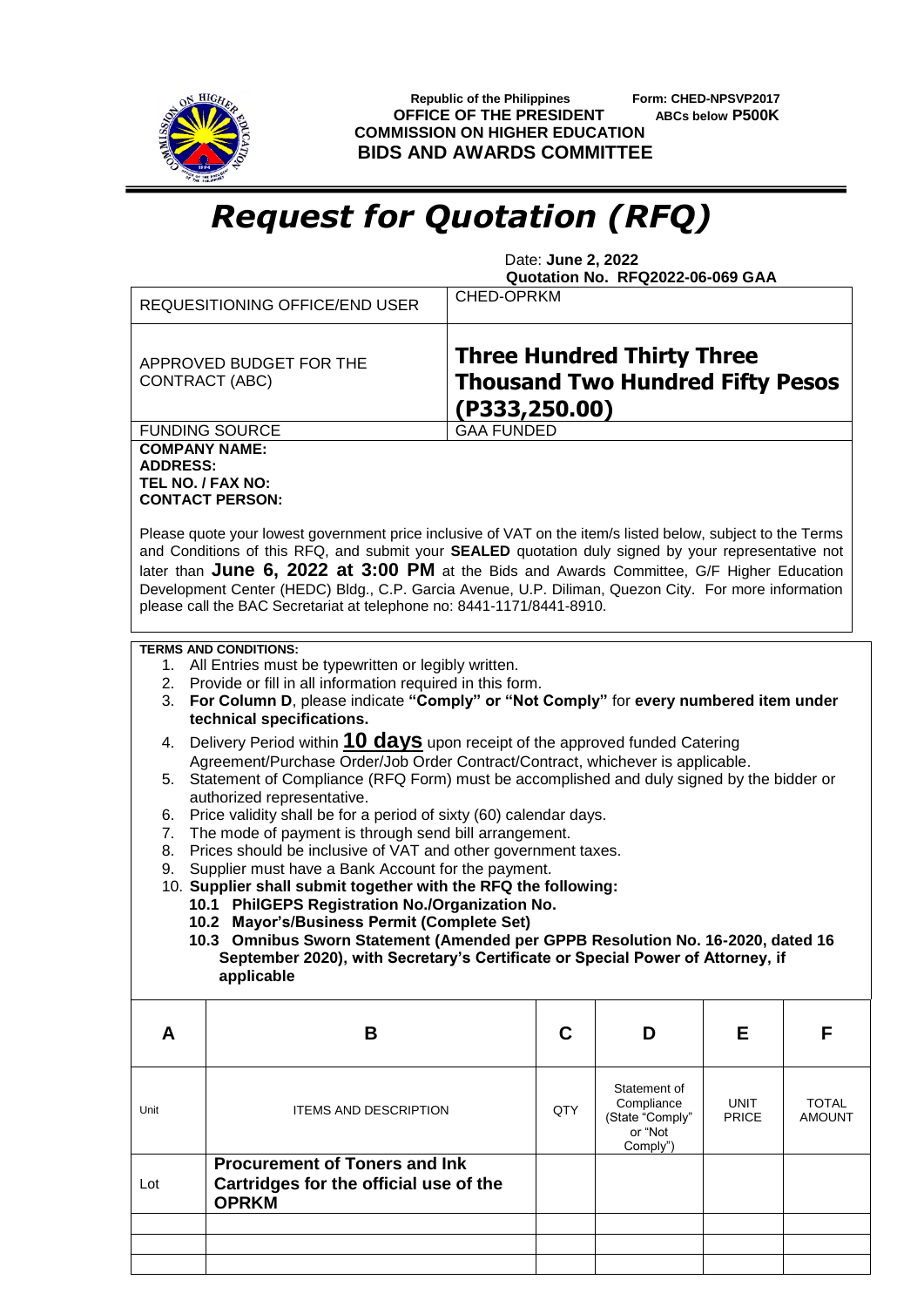| <b>Technical Specifications</b>                                                                                                                             |  |
|-------------------------------------------------------------------------------------------------------------------------------------------------------------|--|
| 1. Toner/ Ink for EPSON L1300 - (Y<br>664)                                                                                                                  |  |
| Qty: 50 pcs                                                                                                                                                 |  |
| 2. Toner/Ink for EPSON L1300 - (M<br>664)                                                                                                                   |  |
| Qty: 50                                                                                                                                                     |  |
| 3. Toner/Ink for EPSON L1300 -<br>(Blk 664)                                                                                                                 |  |
| Qty: 50                                                                                                                                                     |  |
| 4. Toner/Ink for HP Laser Jet 1020 -<br>(HP Q261 AC)<br>Qty: 50                                                                                             |  |
|                                                                                                                                                             |  |
| 5. Delivery within 10 days upon<br>receipt of PO                                                                                                            |  |
| 6. Price inclusive of VAT and other<br>government charges                                                                                                   |  |
| 7. Mode of Payment: Send bill                                                                                                                               |  |
| Arrangement                                                                                                                                                 |  |
| <b>DOWNLOAD</b><br><b>THE</b><br><b>PLEASE</b><br><b>ATTACHED</b><br><b>ASSOCIATED</b><br><b>COMPONENT (REQUEST</b><br><b>FOR</b><br><b>QUOTATION FORM)</b> |  |

*Request for Quotation No.* **RFQ2022-06-069 GAA** After having carefully read and accepted your General Conditions, I/We quote you on the item/s at prices note above.

> \_\_\_\_\_\_\_\_\_\_\_\_\_\_\_\_\_\_\_\_\_\_\_\_\_\_\_\_\_\_\_\_\_\_\_ Signature over Printed Name / Date

Quotations shall be compared and evaluated on the basis of the following criteria:

- 1. Completeness of submission
- 2. Compliance with Technical Specifications
- 3. Price

The supplier who submitted the lowest calculated responsive quotation shall be awarded the Purchase Order (P.O.) after evaluation by the Bids and Awards Committee (BAC).